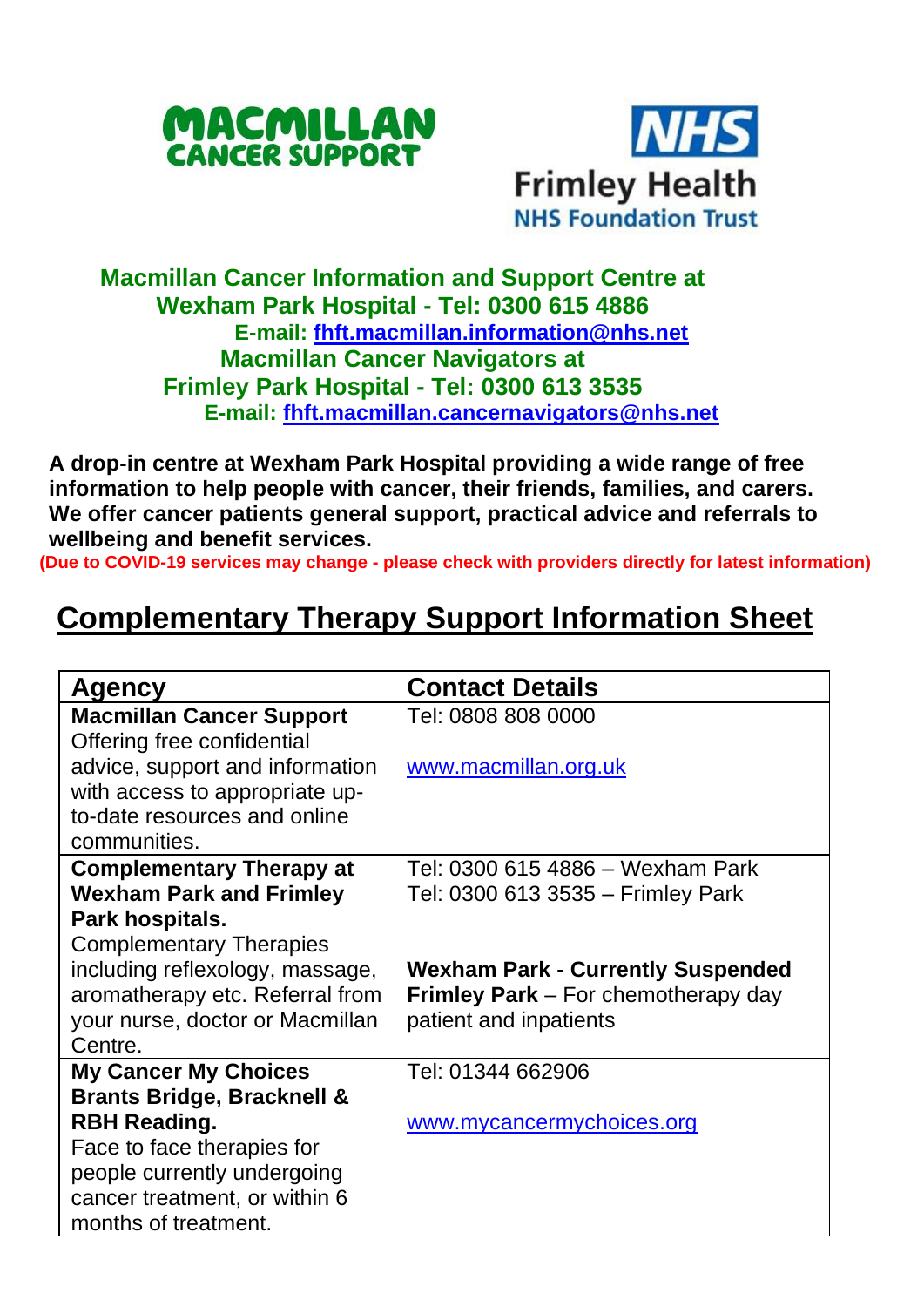| <b>Complementary Therapies at</b>                         | Tel: 020 3826 2555                       |  |  |
|-----------------------------------------------------------|------------------------------------------|--|--|
| <b>Mount Vernon Cancer Centre</b>                         |                                          |  |  |
| Relaxation therapy, reiki,                                | www.ljmc.org                             |  |  |
| aromatherapy, reflexology,                                |                                          |  |  |
| Indian head massage offered at                            | For those who have received treatment at |  |  |
| Mount Vernon.                                             | Mount Vernon                             |  |  |
| <b>The Hummingbird Cancer</b>                             | Tel: 01869 244244                        |  |  |
| Support and Therapy Centre -                              |                                          |  |  |
| <b>Bicester.</b> Complimentary                            | Email: info@hummingbirdcentre.org.uk     |  |  |
| therapy support and friendship                            |                                          |  |  |
| from age 5.                                               | Web: www.thehummingbirdcentre.org.uk     |  |  |
| <b>In Touch Therapies</b>                                 | Tel: 07710 301792                        |  |  |
| <b>Berks and Bucks</b>                                    |                                          |  |  |
| Hands on therapies to naturally                           | www.intouch-therapies.com                |  |  |
| enhance how your body                                     |                                          |  |  |
| performs. Discounts for patients                          |                                          |  |  |
| referred by Macmillan.                                    |                                          |  |  |
| <b>Chargeable service</b>                                 |                                          |  |  |
| <b>Thames Hospice</b>                                     | Tel: 01753 848925                        |  |  |
| <b>Complementary Therapy</b>                              |                                          |  |  |
| Free complimentary therapy for                            | www.thameshospice.org.uk                 |  |  |
| patients and carers at the                                |                                          |  |  |
| hospice.                                                  |                                          |  |  |
|                                                           |                                          |  |  |
| <b>Butterfly House at South</b>                           | Tel: 01494 552755                        |  |  |
| <b>Bucks Hospice</b>                                      |                                          |  |  |
| Therapies are offered to patients,                        | Email: nurses@sbhospice.org.uk           |  |  |
| their close family and carers to                          |                                          |  |  |
| support symptomatic relief.                               | www.sbh.org.uk                           |  |  |
|                                                           |                                          |  |  |
| <b>The Fountain Centre</b>                                | Tel: 01483 406618                        |  |  |
| Complementary therapies                                   |                                          |  |  |
| available by appointment for<br>current and former cancer | Email: rsc-tr.fountaincentre@nhs.net     |  |  |
| patients, their relatives and                             | www.fountaincentre.org                   |  |  |
| carers.                                                   |                                          |  |  |
|                                                           |                                          |  |  |
| <b>East Surrey Macmillan Cancer</b>                       | Tel: 01737 304176                        |  |  |
| <b>Support Centre</b>                                     |                                          |  |  |
| A range of therapies open to                              | Email: informationcentre.sash@nhs.net    |  |  |
| patients, carers, family members                          |                                          |  |  |
| and friends.                                              | www.surreyandsusses.nhs.uk               |  |  |
|                                                           |                                          |  |  |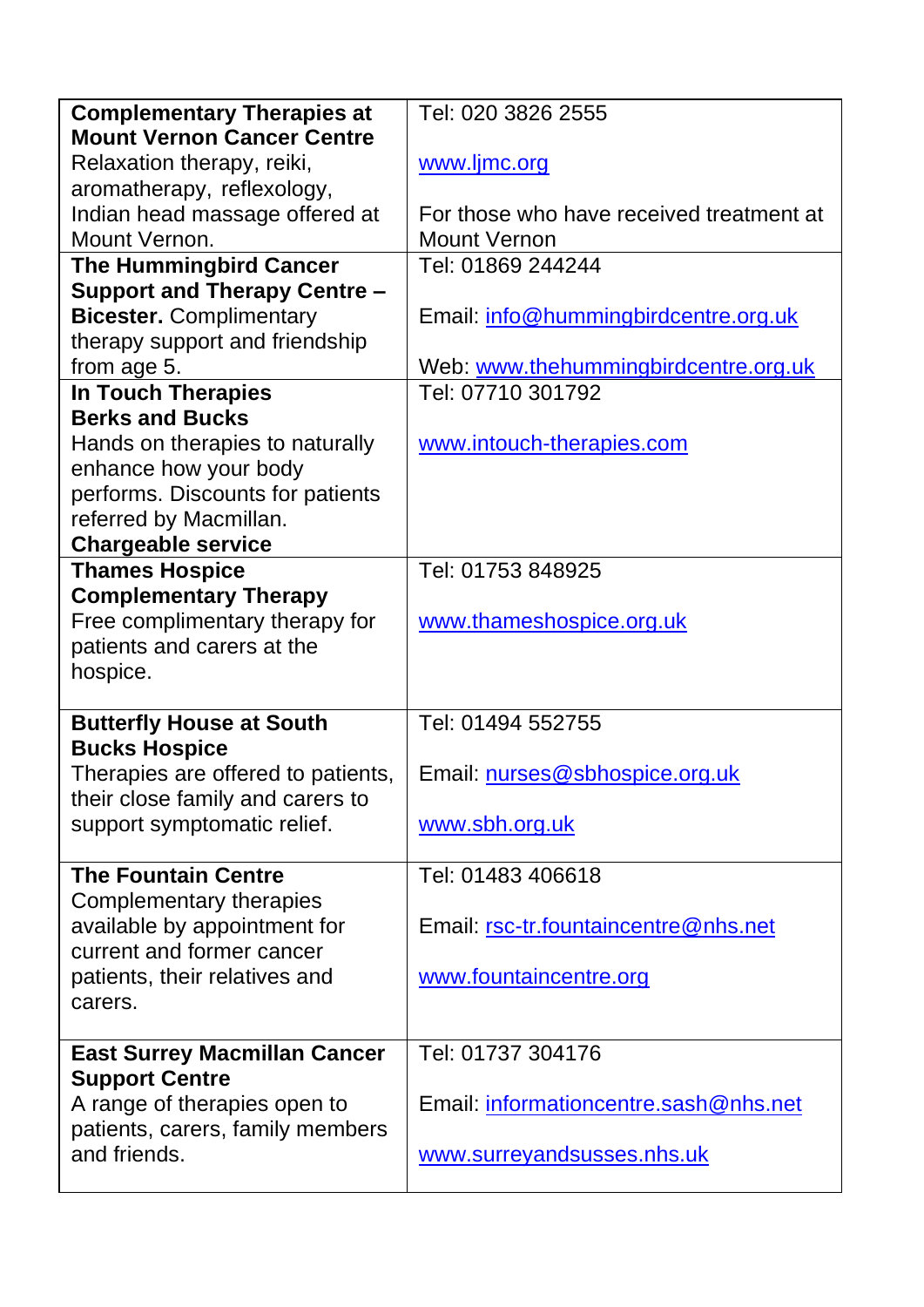| <b>The Pink Place</b><br>The Pink Place welcomes ladies<br>with a cancer diagnosis in and<br>around North Hampshire. | Tel: 07899 970841<br>www.thepinkplace.org.uk |
|----------------------------------------------------------------------------------------------------------------------|----------------------------------------------|
| <b>National</b>                                                                                                      |                                              |
|                                                                                                                      |                                              |
| <b>British Complementary</b>                                                                                         | Tel: 0845 345 5977                           |
| <b>Medicine Association</b>                                                                                          |                                              |
| A register of qualified                                                                                              | www.bcma.co.uk                               |
| complementary and alternative                                                                                        |                                              |
| therapists.                                                                                                          |                                              |
| <b>Complementary &amp; Natural</b>                                                                                   | Tel: 0203 668 0406                           |
| <b>Healthcare Council (CHNC)</b>                                                                                     |                                              |
| The independent UK regulator                                                                                         | www.cnhc.org.uk                              |
| for complementary healthcare                                                                                         |                                              |
| practitioners.                                                                                                       |                                              |